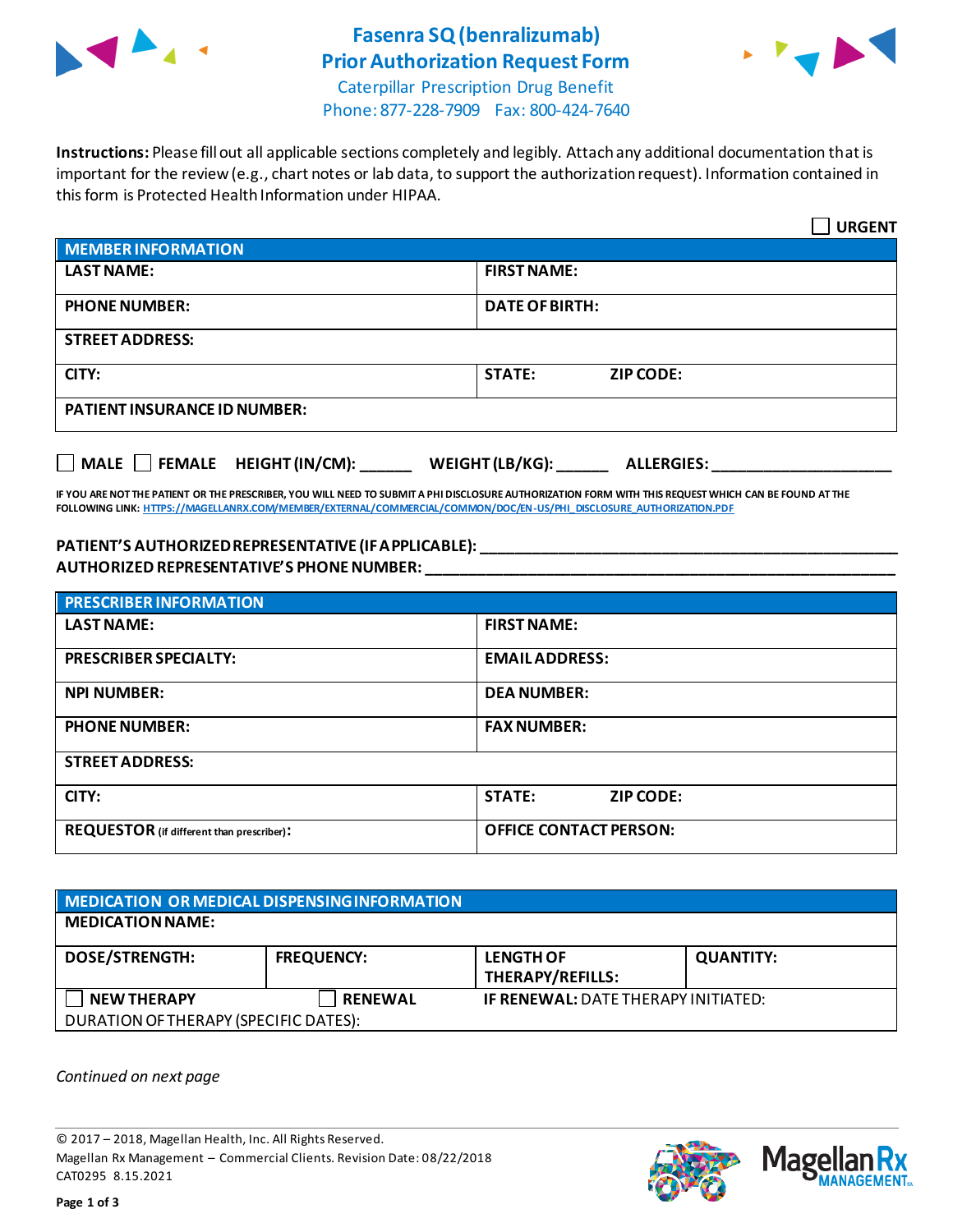

## **Fasenra SQ(benralizumab) Prior Authorization Request Form**





| <b>MEMBER'S LAST NAME:</b>                                                                                                                               | <b>MEMBER'S FIRST NAME:</b>                                                                                                                                                                                                                                                                                                                        |                                                                                                                     |
|----------------------------------------------------------------------------------------------------------------------------------------------------------|----------------------------------------------------------------------------------------------------------------------------------------------------------------------------------------------------------------------------------------------------------------------------------------------------------------------------------------------------|---------------------------------------------------------------------------------------------------------------------|
|                                                                                                                                                          | 1. HAS THE PATIENT TRIED ANY OTHER MEDICATIONS FOR THIS CONDITION?                                                                                                                                                                                                                                                                                 | I <sub>NO</sub><br>YES (if yes, complete below)                                                                     |
| <b>MEDICATION/THERAPY (SPECIFY</b><br>DRUG NAME AND DOSAGE):                                                                                             | <b>DURATION OF THERAPY (SPECIFY</b><br>DATES):                                                                                                                                                                                                                                                                                                     | <b>RESPONSE/REASON FOR</b><br><b>FAILURE/ALLERGY:</b>                                                               |
| <b>2. LIST DIAGNOSES:</b>                                                                                                                                |                                                                                                                                                                                                                                                                                                                                                    | <b>ICD-10:</b>                                                                                                      |
| □ Severe Asthma                                                                                                                                          |                                                                                                                                                                                                                                                                                                                                                    |                                                                                                                     |
| □ Other diagnosis:                                                                                                                                       | $ICD-10$                                                                                                                                                                                                                                                                                                                                           |                                                                                                                     |
| PRIOR AUTHORIZATION.                                                                                                                                     | 3. REQUIRED CLINICAL INFORMATION: PLEASE PROVIDE ALL RELEVANT CLINICAL INFORMATION TO SUPPORT A                                                                                                                                                                                                                                                    |                                                                                                                     |
| <b>Clinical Information:</b><br>Xolair(omalizmab)? □ Yes □ No                                                                                            | Will patient use Fasenra(benralizumab) in combination with Nucala(mepolizumab) or Dupixent(dupilumab) or<br>Has the patient been on a long-acting beta agonist (such as Serevent) for at least the last 3 months? $\Box$ Yes $\Box$ No                                                                                                             |                                                                                                                     |
| <b>Please submit documentation</b><br>an increased dose of maintenance oral corticosteroids? $\Box$ Yes $\Box$ No                                        |                                                                                                                                                                                                                                                                                                                                                    | Has the patient had two or more asthma exacerbations in the past year requiring use of a systemic corticosteroid or |
| months? $\Box$ Yes $\Box$ No Please submit documentation                                                                                                 | Has the patient been on an inhaled corticosteroid (such as Flovent) at a dose equivalent to at least 500mcg/day of<br>fluticasone propionate dry powder formulation if 17 years of age or younger OR equivalent to greater than<br>500mcg/day of fluticasone propionate dry powder formulation if 18 years of age or older for at least the last 3 |                                                                                                                     |
| Fasenra? DYes DNo                                                                                                                                        | Will the patient continue to take both an inhaled corticosteroid and a long-acting beta agonist while taking                                                                                                                                                                                                                                       |                                                                                                                     |
| <b>Please submit documentation</b>                                                                                                                       | Does the patient have a blood eosinophil count of 300 eosinophils per microliter or greater? $\Box$ Yes $\Box$ No                                                                                                                                                                                                                                  |                                                                                                                     |
| physician feels is important to this review?                                                                                                             |                                                                                                                                                                                                                                                                                                                                                    | Are there any other comments, diagnoses, symptoms, medications tried or failed, and/or any other information the    |
|                                                                                                                                                          | *Please note: Not all drugs/diagnoses are covered on all plans. This request may be denied unless all required                                                                                                                                                                                                                                     |                                                                                                                     |
| information is received.                                                                                                                                 | ATTESTATION: I attest the information provided is true and accurate to the best of my knowledge. I understand that<br>the Health Plan, insurer, Medical Group or its designees may perform a routine audit and request the medical<br>information necessary to verify the accuracy of the information reported on this form.                       |                                                                                                                     |
| Prescriber Signature or Electronic I.D. Verification:                                                                                                    |                                                                                                                                                                                                                                                                                                                                                    | Date:                                                                                                               |
| © 2017 - 2018, Magellan Health, Inc. All Rights Reserved.<br>Magellan Rx Management - Commercial Clients. Revision Date: 08/22/2018<br>CAT0295 8/15/2021 |                                                                                                                                                                                                                                                                                                                                                    | <b>Mage</b>                                                                                                         |